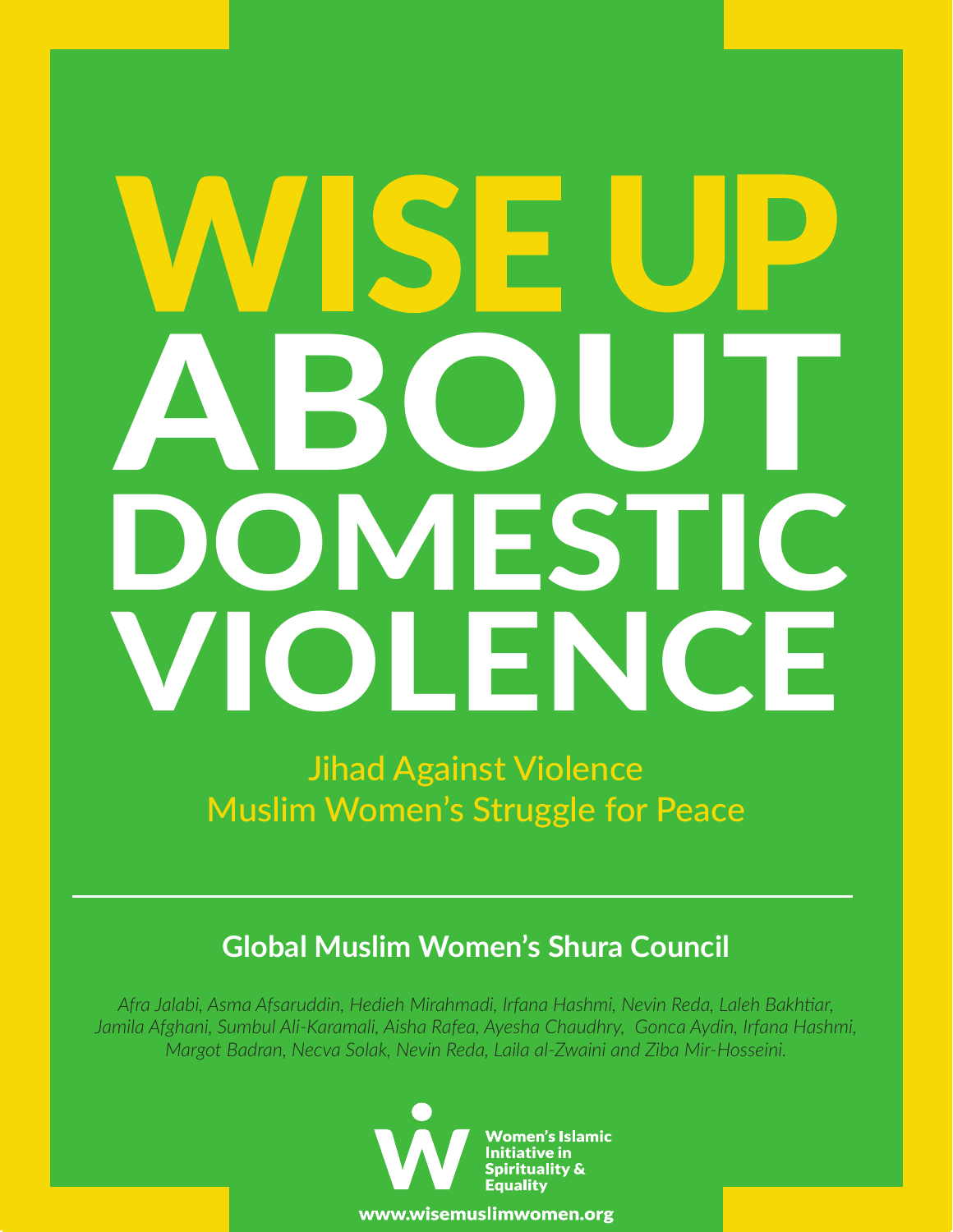## Domestic Violence: A Violation of Islam

GLOBAL MUSLIM WOMEN'S SHURA COUNCIL

The Global Muslim Women's Shura Council is a global and inclusive council of Muslim women scholars, activists, and specialists. The Council endeavors to connect Islamic principles to society's most pressing issues and develop holistic strategies for creating positive social change. In the following statement, the Shura Council condemns violent extremism as an absolute violation of the teachings of Islam.

Domestic violence, also known as "intimate partner violence," is a form of violent or oppressive domination over a family member or partner.2 It occurs in families and relationships around the world and across culture, religion, race, and geography. Domestic violence manifests in various forms, most commonly as physical violence, but also as emotional abuse and financial control. Many of those who suffer from domestic violence fear for the safety of their lives and are thus reluctant to come forward. Although domestic violence victimizes both men and women, the majority of the victims are women.

As a worldwide phenomenon, domestic violence remains an ever-present reality in the lives of millions of Muslims. Throughout the world, violence destroys the ability of Muslim women to thrive within their families, communities, and nations. Moreover, perpetrators of domestic violence often try to justify their acts in the name of Islam.

Domestic violence has been condemned by national and international laws worldwide and is a clear violation of the teaching of Islam, as represented in the Holy Qur'an and the example and sayings (Sunnah) of the Prophet Muhammad, and guiding principles of Islamic law (maqasid

al-Shari'ah). The members of the Global Muslim Women's Shura Council, recognize justice, fairness, and equality as the core values of Islam, and reject domestic violence in all its forms, everywhere.

#### REFUTING DOMESTIC VIOLENCE

While domestic violence results from a diverse set of factors, it is important for Muslims to reclaim the discourses of non-violence and peace from within the Islamic traditions. This is particularly important as some Muslims try to excuse domestic violence on the basis of Surah 4, verse 34 of the Qur'an. Likewise, some non-Muslims point to 4:34 to condemn Islam as sexist and violent towards women. Both of these groups assume that this verse specifically gives husbands the right to beat, or at least physically chastise, their wives.

In most English translations, the second half of this verse is translated as follows:

As to those women on whose part you fear disloyalty [nushuz], first admonish them, then abandon their sleeping places, then beat them [lightly] [udribuhuna].

While at first glance the meaning of this verse may seem apparent, in order to properly apply

<sup>1</sup> For more information about the Shura Council, please visit http://www.wisemuslimwomen.org/about/shuracouncil/

<sup>2</sup> While domestic violence can be defined more broadly to include child abuse, emotional abuse, or any form of violence in the home, this project considers it in a more limited sense to include only physical violence carried out against the wife or female domestic partner.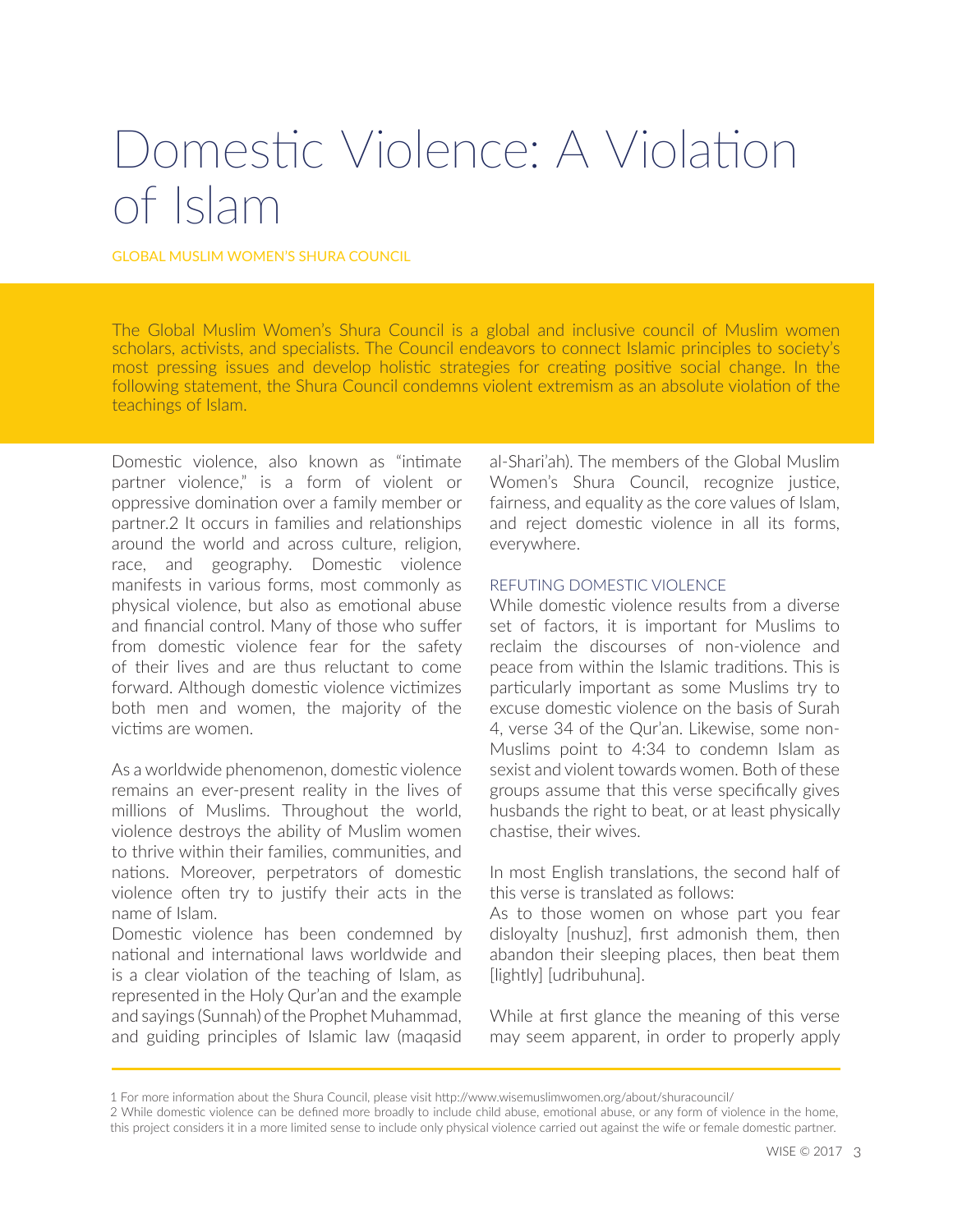it, several factors must be taken into account. Together, the following factors provide a compelling refutation of the view that domestic violence is sanctioned by Islam:

- 1. A linguistic analysis of the word daraba;
- 2. Confusion over the meaning of nushuz;
- 3. Intertextual analysis of the Qur'an;
- 4. The general message of the Qur'an;
- 5. The Prophet's example;
- 6. The Maqasid al-Shari'ah; and

7. Historical Context: The Qur'anic Approach of Gradual Elimination.

Jurists of the pre-modern tradition largely understood daraba in 4:34 to mean "beat." Although their methodology was sound, it was informed by the context of their patriarchal societies. The Global Muslim Women's Shura Council considers the following explanation to be more relevant, constructive, and just for contemporary Muslim families and societies. This conscious departure is similarly backed by sound methodology, especially as jurists have always been comfortable developing different meanings of words or interpretations of verses in light of new evidence and changing circumstances.

1. Linguistic Analysis of the word daraba

In classical Arabic, the word daraba has 25 different meanings. "Beat" or "chastise" are two of them, but another is "go away from." Therefore, the verse could be rendered: As to those women on whose part you fear disloyalty, first admonish them, then abandon their sleeping places, then go away from them.

In fact, in her The Sublime Quran, Laleh Bakhtiar translates 4:34 in a similar manner: But those whose resistance you fear, then admonish and abandon them in their sleeping place, then go away from them.

#### 2. Confusion over the meaning of nushuz

However daraba is defined, the Qur'an clearly makes its application conditional upon the fear of nushuz. In other words, without nushuz, which in many translations and interpretations is rendered "disobedience," "disharmony," or even

"disloyalty," the subsequent steps outlined in the verse cannot be applied.

Linguistically, the word nushuz means "to stand up," as from a seated or sleeping position with the intent to leave that specific location. This is how it is consistently used in other parts of the Qur'an (for example, 58:11 and 2:259). In the context of 4:34, therefore, nushuz must mean to get up and leave the marriage. In contemporary usage, a "nashiz wife" has left her marital home and is living elsewhere, but is not yet divorced.

Nushuz can also be associated with the husband. Thus, if a wife fears it from her husband, steps may be taken to remedy this situation as well (4:128). Yet interestingly, nushuz is never understood as "disobedience" on the part of the husband; instead, interpretations often change when applied to a man versus a woman. This discrepancy indicates that the cultural norms of the interpreters significantly affected their interpretations. The understanding of nushuz as "disobedience" seems to reflect gender roles within the medieval mindset more than the actual semantic range of the word. Thus, although later jurists may not have considered it acceptable for a wife to disobey or leave her, the early hadith literature contains instances of wives doing so. Similarly, these jurists could not imagine that husbands should be required to obey their wives.

#### 3. Intertextual Analysis of the Qur'an

It is generally acknowledged among both classical and modern scholars that the preferred method for interpreting the Qur'an is by means of other Qur'anic passages, known as "interpreting the Qur'an by the Qur'an" (tafsir al-Qur'an bi'l-Qur'an). Significantly, while no other passages support the "beating" interpretation of 4:34, there are other passages that support the "distancing" or "going away from" meaning. For example, in 2:226-227, "separating from the wife" (iyla') is a prelude to either reconciliation or divorce. It gives the husband the opportunity to decide in private whether he wishes to continue with the marriage or choose divorce. This period of separation cannot go on indefinitely, but is limited to a maximum of four months, upon which the husband must make up his mind. In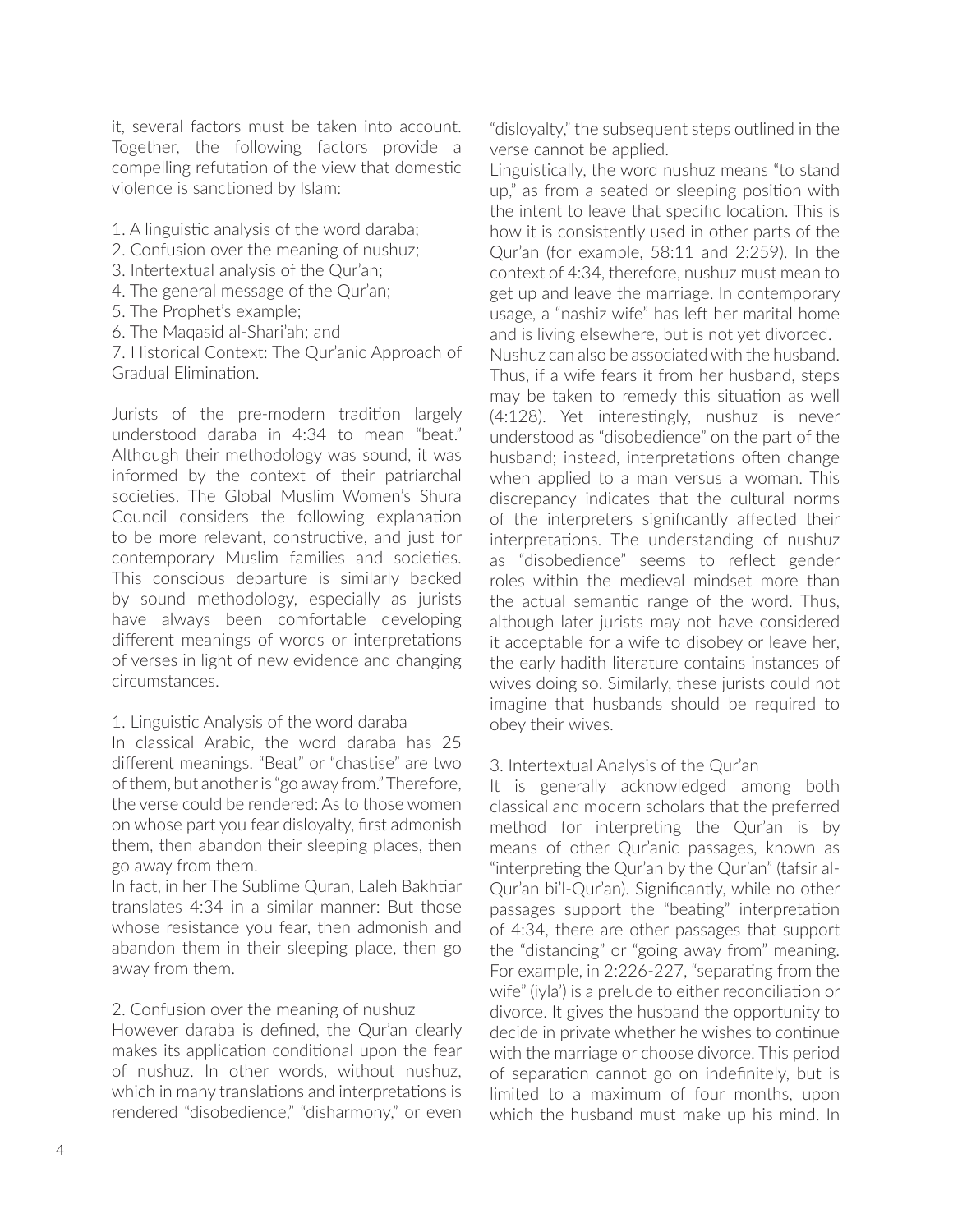polygamous marriages, iyla' is not preformed against one wife and not the others, but is undertaken against all wives simultaneously.

Translating daraba as "beat" also produces a contradiction between Qur'anic verses if 4:34 is compared to those verses on divorce, which offer a picture of non-coercion in marriage, even in ending it. For example, Surah 2, verse 231 says:

When you divorce wives and they are about to reach their term, then hold them back honorably or set them free honorably; but do not hold them back by injuring them so that you commit aggression.

In other words, husbands are urged to divorce their wives if they desire, but to not inflict injury on them. But if the Qur'an also tells husbands to beat their wives while married, this gives women more incentive to be divorced than married. This contradicts the Qur'an's clear preference for marriage over divorce. This contradiction does not arise if 4:34 is translated as "go away from." In addition, the Qur'an uses three words other than daraba to mean "strike" or "beat," in verses 28:15, 38:41, and 51:29. Furthermore, the d-r-b root carries at least seventeen distinct connotations in the Qur'an, including "hold up as an example" (43:57), "travel through" (4:101), and "cover" (3:112), just to name a few. Often, this root suggests a figurative meaning: moving away, separating, distancing from, or setting up a barrier (including in the home). Within the context of marital conflict, this is the most likely meaning, as a husband separates from his wife before ending the marriage. This is consistent with the Prophet Muhammad's practice with respect to his wives (see below).

4. The General Message of the Qur'an

The broader message of the Qur'an is the promotion of harmony and affection between husband and wife. Marriage is depicted as a sacred bond of love and mercy. Surah 30, verse 21 says:

And among His Signs is that He created for you

mates from among yourselves, that you may live in tranquility with them, and He has put love and mercy between your (hearts): verily there are Signs in that for those who reflect.

Interpreting daraba in 4:34 to mean "to beat" would seem to contradict with this message of tranquility, love, and mercy in the home. The earliest Muslims, including such figures as Ali ibn Abi Talib and Umar ibn al-Khattab, followed a holistic methodology of interpreting the Qur'an. They did not read a single verse in isolation and assume it covers an entire issue. Instead, they examined all possible factors, including the entire Qur'an, traditions of the Prophet, reason, common sense, and the interests of their particular society.

#### 5. The Prophet's Example

"None but a noble man treats women in an honorable manner. And none but a dishonorable man treats women disgracefully." The Prophet Muhammad (Sunan Tirmidhi).

The Sunnah, which is taken as a reflection of how the Prophet understood the Qur'an, contradicts an interpretation of daraba as "beat." We do not have a single report of the Prophet striking his wives. Instead, we read from Anas ibn Malik, a Companion of the Prophet: "I have never seen anyone more kind to one's family than (the Prophet Muhammad)" (Sahih Muslim).

He ordered, "Never beat God's handmaidens" (Sunan Abu Dawud), and he commended those who treated their wives with kindness: "The most perfect of the believers in faith are the best of them in moral excellence, and the best of you are the kindest to their wives" (Sunan Tirmidhi).

He encouraged harmony and mutual respect in the home: "The believer should not harbor hatred towards his wife. If he dislikes something in her, then surely he will be pleased with another quality in her" (Sahih Muslim). These reports clearly went against prevailing norms, and some of the Prophet's followers even viewed him as too soft-hearted for taking this position. Yet he never wavered from it in his actions.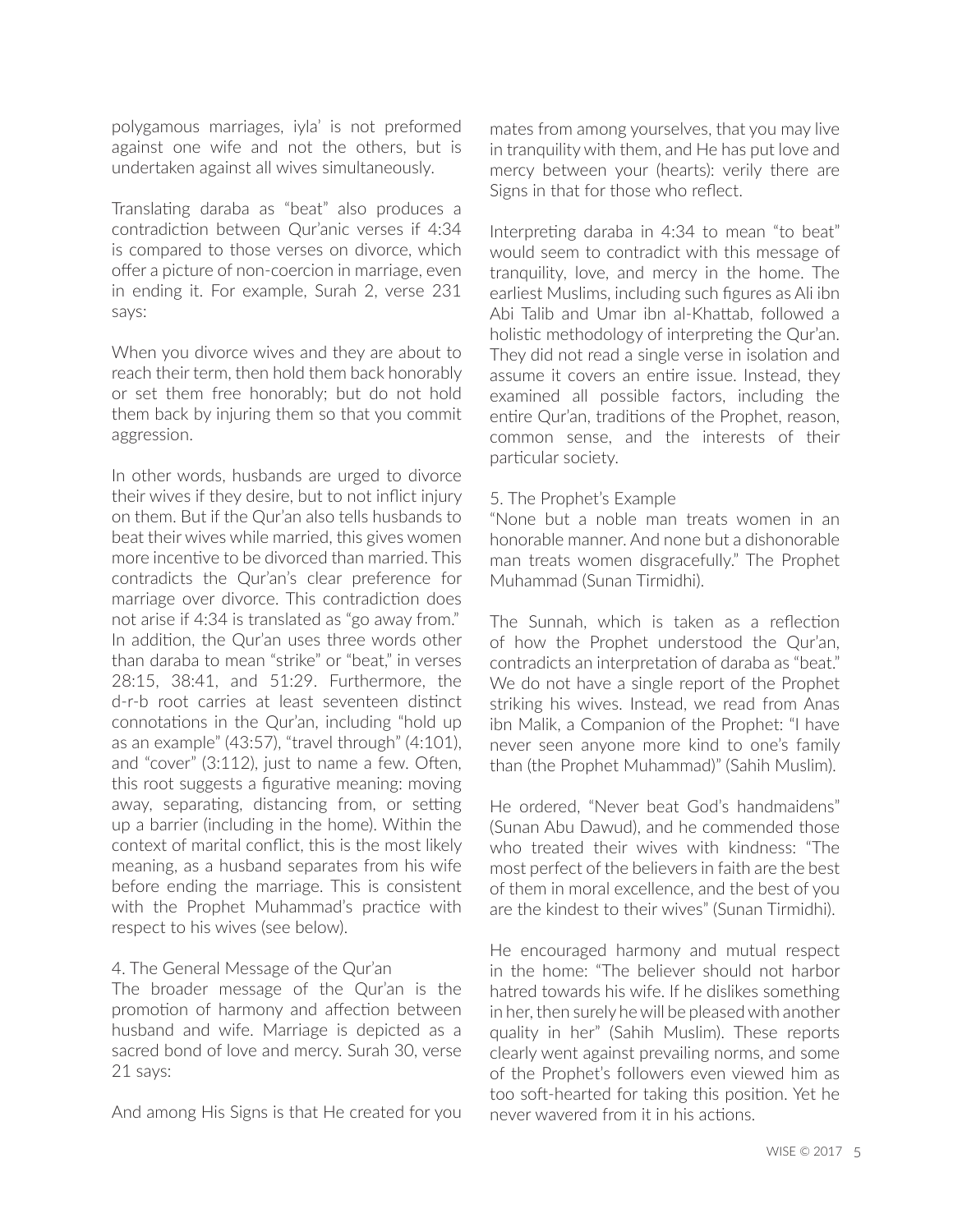When the Prophet experienced conflict with his wives (especially during the strained period when they requested a higher living standard, which he could not afford), he simply left his marital home and stayed away from them. If he had understood 4:34 to demand physical discipline, he would have done so. Instead, based on his actions, the Prophet interpreted 4:34 to mean "go away from," not "beat."

#### 6. The Maqasid al-Shari'ah

According to scholarly consensus, the six "principle objectives" (maqasid) of the Shari'ah demand the protection and promotion of religion (din), life (nafs), mind ('aql), family (nasl), dignity ('ird), and wealth (mal) in society. Inflicting injury on one's spouse is a violation of at least four of these fundamental principles –the objectives of Life, Mind, Dignity, and Family – which the Shari'ah aims to protect and which undergird Islamic law.

The Protection of Life: Under Shari'ah, the objective of Life upholds the sanctity of human life according to the dignity God bestowed on humankind, and it protects against bodily harm of any kind. Domestic violence endangers lives of countless women every day.

The Protection of Mind: Domestic violence harms the minds of all parties in the household, including the partner who is subjected to violence and the partner who commits the aggression. Growing up in a violent household damages children's psyche, making them prone to depression, psychosis, and violence.

The Protection of Dignity: The objective of Dignity maintains the worthiness and nobility of each human being, which he or she is given by God. This edict protects against slander, the

breach of privacy, everyday fear, and disrespect; it also promotes basic human freedoms. All forms of domestic violence breach this principle.

The Protection of Family: Finally, domestic violence violates the objective of Family, which makes the family a safe refuge for all of its members. Domestic violence also harms the family by precluding a loving and trusting relationship between the husband and wife. Violence may lead to divorce.

#### 7. Historical Context: The Qur'anic Approach of Gradual Elimination

In pre-Islamic Arabia, a wife was considered property and could be treated however her husband wished. This was not exceptional; well into the 19th century, European law allowed a man to beat his wife as long as he did not endanger her life. Even today, wife abuse has not been eradicated. In the United States for example, on average, three women are killed each day by their husbands or partners. When the Prophet told his followers not to beat their wives in the 7th century, this was considered a weak position.

In addressing spousal abuse, the Qur'an takes a familiar approach: it introduces a concept and applies a method of gradual elimination. It qualifies existing norms through safeguards and limitations. In the 7th century, men did not need permission to abuse their wives. Therefore, the Qur'an was not giving permission for abuse in verse 4:34; rather, it was restricting it. Consequently, there is no reason to assume that the existence of 4:34 meant that the Qur'an intended the practice of wife-beating to be allowed indefinitely.

Even the early jurists restricted the application of the verse. Most regarded beating as barely

<sup>13</sup> Sonbol, "Adoption in Islamic Society," 46.

<sup>14</sup> Ingrid Matison, "Adoption and Fostering," in Encyclopedia of Women & Islamic Cultures: Family, Law, and Politics, ed. Suad Joseph, Afsaneh Najmabadi (BRILL, 2005), 1.

<sup>15</sup> Jamila Bargach, Orphans of Islam: Family, Abandonment, and Secret Adoption in Morocco (Rowman & Littlefield, 2002), 27

<sup>16</sup> See the authoritative biography of Zayd ibn Haritha in Ibn Sa 'd, al-Tabaqat al-kubra (Beirut: Dar Sadir, 1998), 3:40-47.

<sup>17</sup> Daniel Pollack, Moshe Bleich, Charles J. Reid, Jr., Mohammad Fadel, "Classical Religious Perspectives of Adoption Law," Notre Dame Law Review 79.2 (2004): 101-158. 156.

<sup>18</sup> Ella Landau-Tasseron in her, "Adoption, Acknowledgement of Paternity and False Genealogical Claims in Arabian and Islamic Societies," Bulletin of the School of Oriental and African Studies, University of London 66. 2 (2003): 169-192, cites five recorded examples in which an adoptive mother gave her name to an adopted child..

<sup>19</sup> Wahbat al-Zuhayli, al-Wajiz fi Fiqh al-Islami, vol 2 (Damascus, 2007), 347.